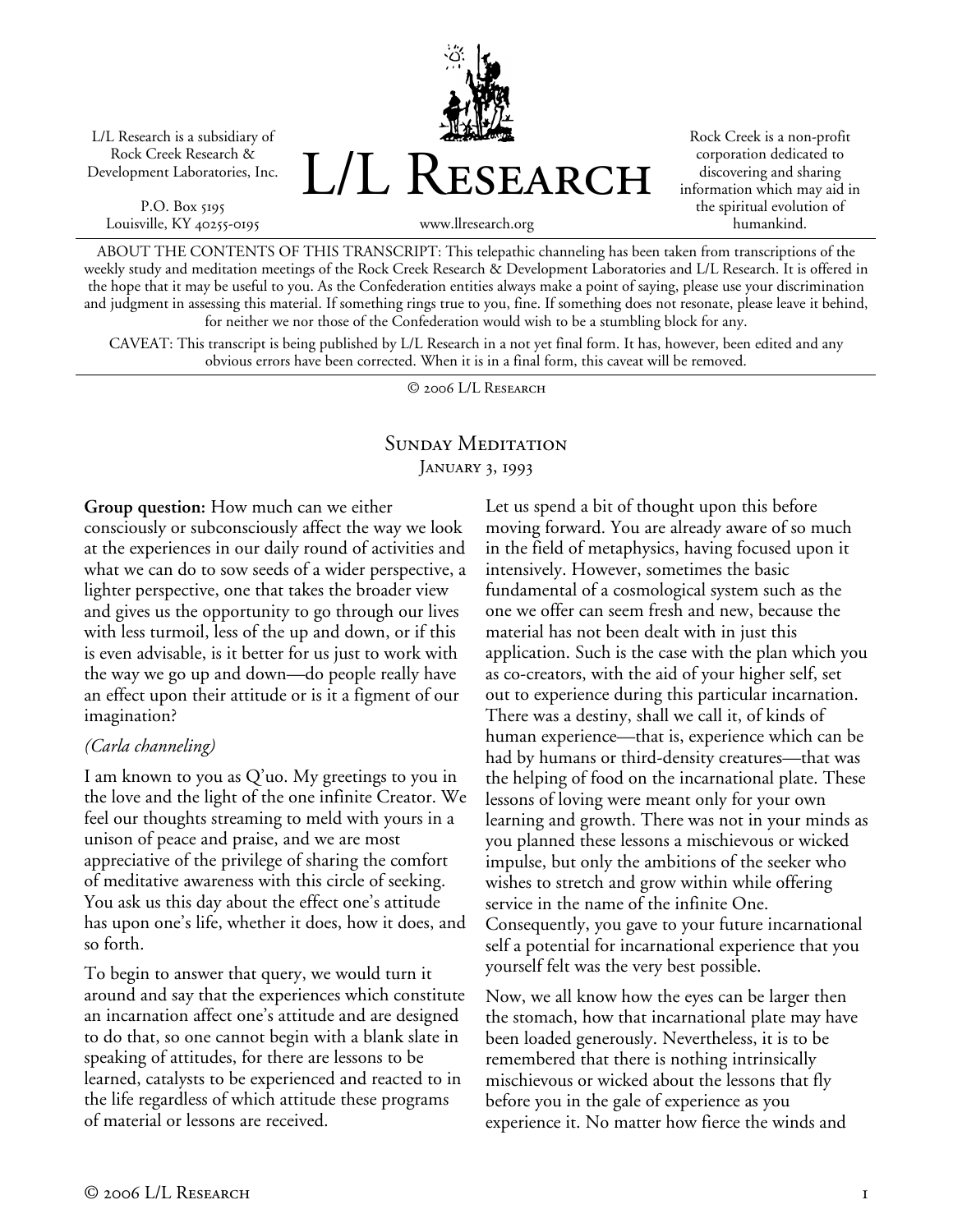storms may seem they are as you yourself wished them to be in terms of that which was inevitability going to be dealt with as you lived through this incarnational time. When the difficulties seem overwhelming it is always easier to malign destiny than to buckle down and do the laborious work of digesting the catalyst instead. However, as a beginning to speaking of attitudes we may say that these attitudes do not address a random life plan of catalytic experiences; rather, they address the stuff of which lessons are made. The fractional broken pieces of a whole lesson come bit by bit into the net of your personal energies and are there for a blessing and for learning and growth.

This having been said, we ask that you take some of your time when reflecting simply to put your being carefully within the awareness of yourself as an infinite and eternal being who wishes both to serve and to grow in the love of the infinite One. Into this arena where free will meets destiny and chooses its reaction comes that called the attitude. An attitude, we may note, is etymologically a word meaning "the way of leaning or tending." To take an attitude in the dance, for instance, is to turn the foot and leg sideways while raising it upwards instead of raising it straight. The attitude is the slant which you may put upon the straightforward march of life events. And, yes, the attitude one takes does have a great deal to do with how rough the incarnational experience seems as you progress through it.

The attitude of those who hunger is that they wish food now. We say this to remind each that the consideration of an attitude is a luxury brought about by having a full stomach, a warm shelter, and comrades in arms, as it were. Those simply attempting survival have only the background attitude of desire for life. But most within your culture have the luxury of experimentation, with the inward turning of the mind as it meets new situations. We would say to you that that which has ripened within you will come forth as an attitude, and you may feel as if you have consciously done great things, when in fact the choice of attitude has been a small one in the present, the greater part of the work on that particular lesson being done beforehand so that you could respect and accept the incoming data as recognizable. It is the old lesson unlearned which becomes the new lesson, where the novelty of the experience catches one flatfooted, or with an old and still unlearned lesson. The boredom and distress which has accompanied past failure causes the attitude to change.

So, we would look first at new lessons and then at the true culprit which you are after. In new, or novel to you lessons of love the remembrance that you are in tune with your own destiny is often enough of an attitudinal adjustment to allow you to accept and process new material without undue difficulty. However, when you are revisiting old tangles of emotion, you are attempting to let light, air and warmth into that which is dark, cold and closed. The very process of accepting the data is painful because it is recognized that this is difficult, that is, unlearned material and there is the feeling of "Oh no, here we go again!"

Look for a moment at the fear at that turn of thought and see the dulling, freezing, darkening effect of fear. We do not encourage you to go forward as if you had no fear if your distress is considerable, but would indeed encourage you if you can do this at any crux, to recognize and accept these older and seemingly more painful lessons even though they are painful. The barriers put up by fear could seem to be an attitude barrier through which truth simply will not flow. So much of the work of having a positive attitude is clearing away the inevitable irritation that grows upon one at life itself for handing you your own failings, as seen by your self, then asking you with those failings to tackle that which is too hard for you.

The first adjustment, then, is simply to accept difficult material. You may work in another density on accepting it with total and unconditional love. In terms of the choice made in third density for the light, it is well that you focus on the basic choice, of saying "yes" to whatever the incarnation brings. Accepting difficult material is in itself difficult. Simply to accept is excellent work for you as a soul, for in accepting this difficult lesson of love as it manifests to you you are expressing faith in the nature of this material. Do you see that in order *(inaudible)* this material you would have to say to life itself, "I do not believe that there is a reason for this suffering, limitation and loss. I do not believe I am a loved child in my Father's care."

Now, in seeking the Creator we so often assume that, of course, we accept that we are children under the one great original Creator's care. However, in the day to day experience this seeming unconditional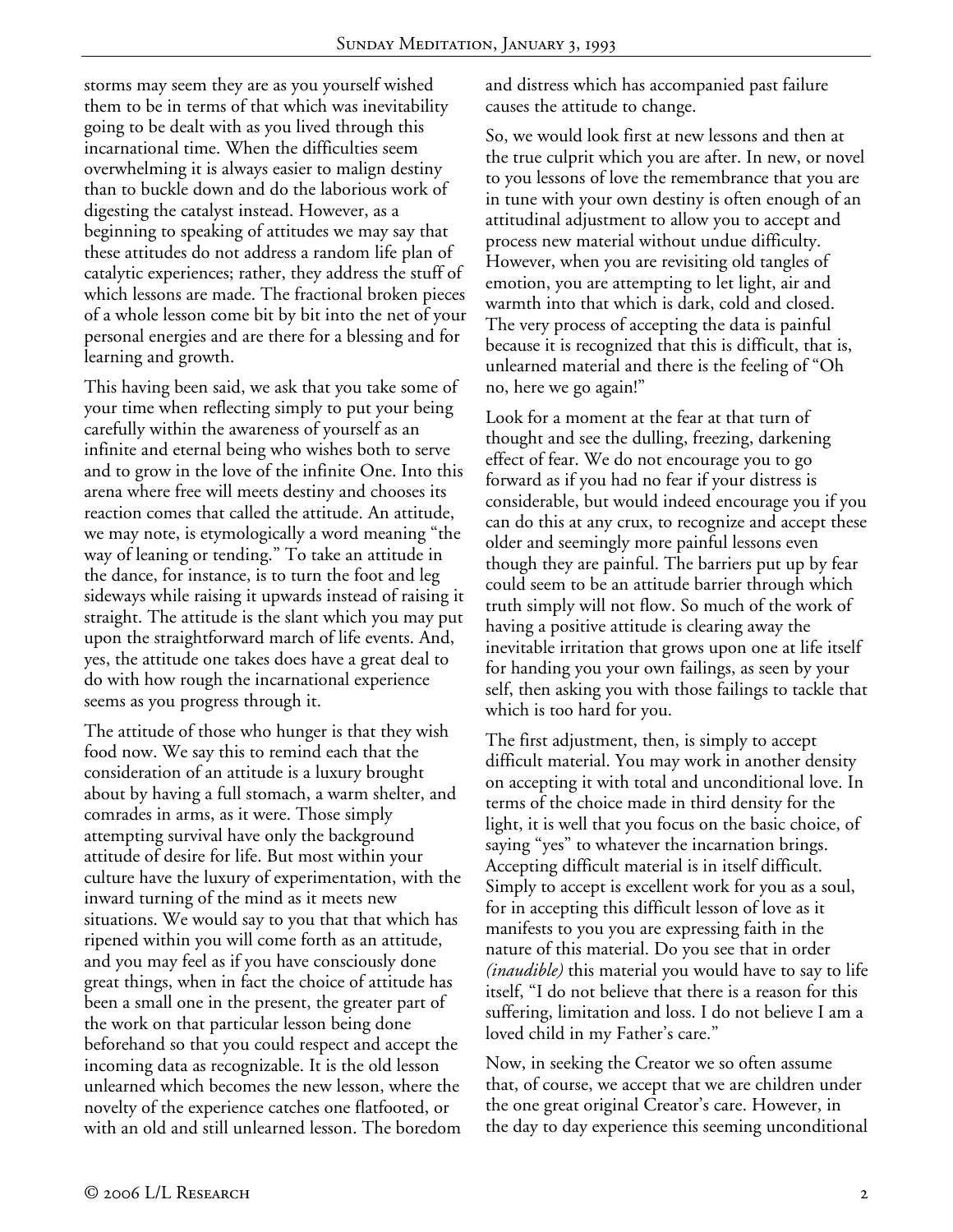acceptance is refused and ignored by the thoughts of doubting the goodness of a destiny which would so bombard you with difficult situations and emotions. Once you have seen this portion of your attitude come into focus, that is a simple and profound faith in the system of learning lessons in your density. Then you may choose wisely how you may approach the sense impressions which make up the daily experience. If all things are good but often unknown, then it is with eager interest and positive hopes that one would take up every new thing that came forward to the sinecure of attention.

Yet this remains not so, because the nature of one who is cut off from the processes of the deep mind cannot stay consciously at all times in the deep rhythms of existence. The feeling of being lost on the sea of troubles is quite literally cut off from the sea of consciousness in which all that is separate comes into one unified stem or root, and is ultimately lost in the mystery of Godhead. So, persistently you shall, even though affirming the goodness of all experience and affirming the goodness of your lessons, come up again and again against the outrageous, unacceptable, painful experiences which, by subtle or bold means, shake your comfort apart and force you to deal not only with the situation but with your own feelings about that situation.

You see, you can know that all is well and know that everything is for you to learn, but this does not keep the unruly emotions of a deeply sensitive being which has been cut off from the resting place of eternity from feeling many, many painful things, and seemingly having to feel them in the darkness of solitude, whether it be total solitude or simply the deep loneliness of inner solitude. You cannot expect any attitude whatsoever to buffer you from feeling emotions. This, we feel, is where your query was aimed. We hope you can see that all we said before stands as the foundation upon which we can talk about having attitudes.

Yes, my friends, the practice of a particular bend of attention and way of consideration is a tremendous force in shaping your learning experiences and in performing the service which you came to offer. Part of the work of any wanderer is the living of the life itself, for when (that) which has been in a more compassionate vibration, or wiser one, has all of its forces in harmony inwardly then the breathing in

and breathing out of everyday living is in itself the central portion of the service which you came to offer, that service being to enable consciousness within this planetary sphere to be lightened. Insofar as the eyes of your heart are lightened, so is the planetary vibration lightened.

Now, as you go forward you may feel that this seems very easy: "I will just take what comes with good humor." However, the incarnation will turn around and surprise you as soon as you think thusly. Again, what is important in the creation of an attitude is largely that fundamental way in [which] you as a servant of the good are ready to deal with destiny. In doing this you shall again and again find in theory that you are doing well, but what are all these unhappy and turbulent emotions, why must you suffer? This is where we came in, this is what you asked and about this we may say that building upon the foundation of faith which undergirds all of your existence you may focus upon your emotions, not upon the events causing the emotions, with good results as far as aiding yourself by attitude.

If you focus on events you are lost in meaningless detail. If you focus on your emotions, you see that when you have pain in the emotional body, you resist, tighten up and say "no" in a speechless, silent way. Now, step back from this knot of negation and see that the work of the attitude is concerned with holding, loving and forgiving that self that is in a knot of pain. The attitude is not relevant to the facts in the way you meant it. It is relevant to how you deal with the emotions which you feel as you move through this lesson. If you are angry, a good attitude cannot make you not angry. However, it can kick in like the afterburner and say, "I accept myself angry as well as calm."

In this self-acceptance lies the compassion and love which the lesson was intended to teach. The events themselves do not teach, and one's reactions to the events do not fully teach; but the way one deals with one's unredeemed and lost emotions make a great difference. The attitude can be adjusted by daily, silent meditation. This is a good foundation upon which to build each day. However, much of the day is spent in a far more active and less contemplative mode. Within this active mode there seems little time for the reseating of one's consciousness into the center of a life lived in faith. However, one small word is enough to change the attitude, whether it be